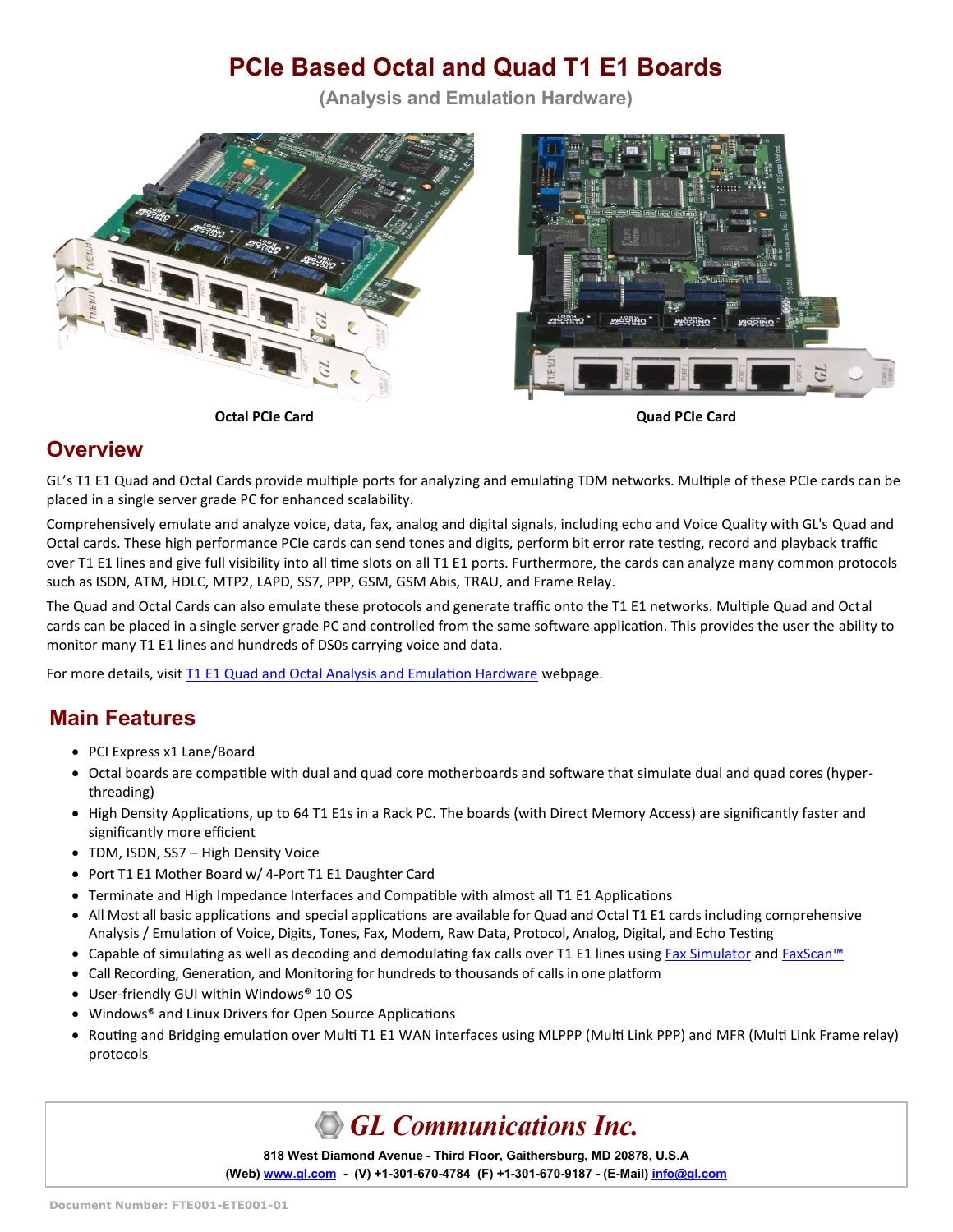#### **USB Based Portable T1 E1 Unit – Basic and Optional Applications**

Available with user-friendly GUI for Windows® 10 OS with support for almost all existing T1 E1 Analyzer applications including comprehensive analysis / emulation of Voice, Data, Fax, Protocol, Analog, Digital, and Echo Testing.

For detail information on the available applications for the Portable USB Based T1 E1 units, refer [T1 E1 Basic and Optional Applications](https://www.gl.com/applications-for-testing-troubleshooting-t1-e1-lines.html) webpage.

#### **Basic Software**

- VF Options
	- − Speaker
	- − Drop and Insert
	- − VF In / Out TS settings
- Monitoring Options
	- − Monitor T1 or E1 Line
	- − Byte Values and Binary Byte Values
	- − Signaling bits, Power Level, DC Offset and Frequency
	- − Multi-frames and Real-time Multi-frames
	- − T1 E1 Data as Real-time Bitmap
	- − Time-slot Window
	- − ASCII Timeslot Display
	- − Oscilloscope and Power Spectral
	- − Audio Monitoring
	- − Active Voice Level
- Intrusive Testing
	- − Bit Error Rate Test
	- − Enhanced Bit Error Rate
	- − ATM BERT
	- − Transmit Tone
	- − Transmit Gaussian Noise
	- − Transmit Multiframe
	- − Transmit Signaling Bits
	- − Precision Delay Measurement
	- − Rx-to-Tx Loop back
	- − Error Insertion

### **Optional Software**

- Protocol Analysis
	- − ISDN, HDLC, SS7, GSM, GPRS, UMTS, GR303, V5.x
	- − Frame Relay, ATM, PPP, TRAU, CDMA, DCME, T1
	- − E1 Maintenance Data Link (Sa HDLC and SSM), Facility Data Link , SS1, Fax, Modem
- Protocol Emulation
	- − ISDN, SS7, ISUP Conformance Scripts, GSM Abis,
	- − GSM A, MAP, CAP, INAP, FXO FXS, MLPPP, CAS,
	- − TRAU, SS1, Multi-link Frame Relay Emulation
	- − Inverse Multiplexing over ATM
- Windows Client / Server w/ Remote access to T1 E1 server using Clients - C++, TCL, C# and modules include:
	- − Tx/Rx files, digits, Protocol Emulation
	- − Multi-channel BERT,
	- − DSP operations, Dynamic DSP capability
	- − FAX Emulation over T1 E1 and Analog Line
- Record / Playback Files
	- − Manual, Automated
- Capture, Analysis, and Emulation
	- − DTMF / MF / MFCR2, Digits, Tones, Voice, Fax, Modem, Raw Data
- Voice Band Analysis Software
- Call Data Records
- Multi-Channel BERT
- Protocol Identifier, Traffic Classifier
- Echo Cancellation Testing / Compliance
	- − -Manual, Semi-automated and Automated –G.168, G.160, G.169
	- − Measure Loop Delay/ERL
	- − Delay Attenuate Timeslots
	- − Digital Echo Canceller Simulator
	- − Audio Processing Utility (APU)
- Signaling Transitions Recording
- Real-time Strip Chart
- Real-time Multichannel Audio Bridge
- Multiplex / Demultiplex Software
- Network Surveillance, Voice Quality Testing

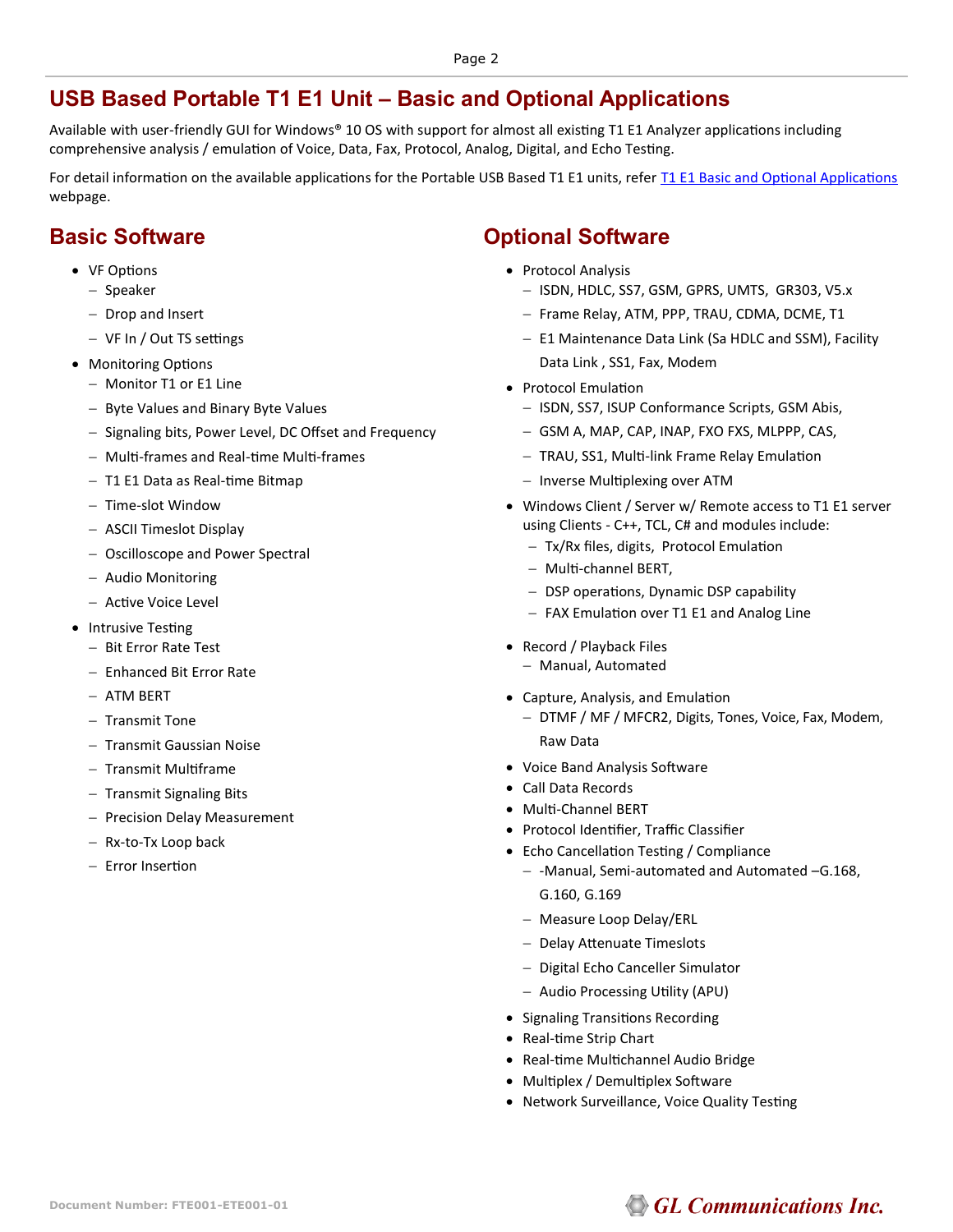# **Quad and Octal T1 E1 Boards– Specifications**

### **Physical Interface**

| T1/E1 Signal        | RJ48c Connectors - Four (4) or Eight (8) per board |
|---------------------|----------------------------------------------------|
| <b>PC</b> Interface | PCI Express X1 Lane                                |
|                     | Compliant to PCI Express Base Specification v1.1   |

# **Physical Dimensions**

| l Main Board   | 7.7 inches x 4.4 inches           |
|----------------|-----------------------------------|
|                | PCIe X1 Connector Interface to PC |
| Daughter Board | 3.8 inches x 4.2 inches           |
|                | Without PC Interface              |

### **Environmental Specifications**

| Temperature              | Operating: 0 to 50° C<br>Storage: -50 to 70° C                                |
|--------------------------|-------------------------------------------------------------------------------|
| <b>Relative Humidity</b> | Operating: 10% to 90% (non-condensing)<br>Storage: 0% to 95% (non-condensing) |
| Altitude                 | Operating: -100 to 12,000 ft.<br>Storage: -100 to 40,000 ft.                  |

### **Transmit**

| T1/E1 Interface           | Hardware Compliant:<br>ANSI: T1.403.1995, T1.231-1993, T1.408<br>AT&T: TR54016, TR62411<br>ITU: G.703, G.704, G.706, G.736, G.775, G.823, G.932, I.431, O.151, Q.161<br>ITU-T: Recommendation I.432-03/93 B-ISDN User-Network Interface-Physical<br>Layer Specification<br>ETSI: ETS 300 011, ETS 300 166, ETS 300 233, CTR12, CRT4<br>Japanese: JTG.703, JTI.431, (Future enhancement - JJ-20.11 - CMI Coding Only) |
|---------------------------|----------------------------------------------------------------------------------------------------------------------------------------------------------------------------------------------------------------------------------------------------------------------------------------------------------------------------------------------------------------------------------------------------------------------|
| T1 Output Level           | T1: 3.0V Base to Peak Selectable 0-655Ft Pulse Equalization Setting                                                                                                                                                                                                                                                                                                                                                  |
| E1 Output Level           | $E1: 3.0V \pm 0.3V$ Base to Peak                                                                                                                                                                                                                                                                                                                                                                                     |
| Line Built out Selections | OdB, -7.5dB, -15dB, -22.5dB                                                                                                                                                                                                                                                                                                                                                                                          |
| <b>TX Capability</b>      | DSX-1 Outputs (to 655 feet)                                                                                                                                                                                                                                                                                                                                                                                          |
| Alarm Insertion           | Blue, Yellow, Remote, Distant Multiframe, Bit 7 Zero Suppression<br>D4 Yellow: 1 in S bit of frame 12<br>AIS-CI Code<br>ESF-RAI CI Code<br>Carrier Loss                                                                                                                                                                                                                                                              |

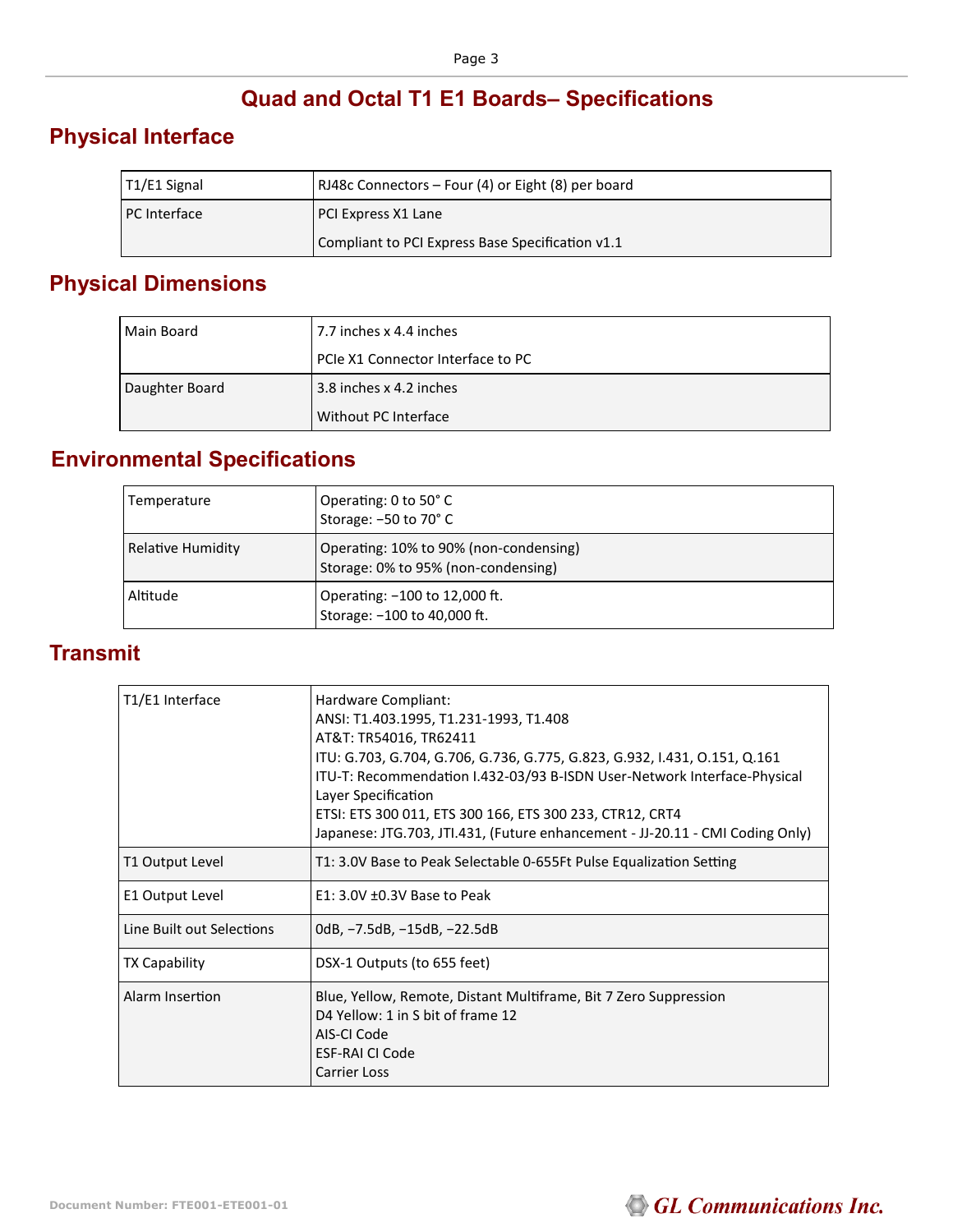# **Transmit (***Contd***.)**

| T1/E1 Interface           | Hardware Compliant:<br>ANSI: T1.403.1995, T1.231-1993, T1.408<br>AT&T: TR54016, TR62411<br>ITU: G.703, G.704, G.706, G.736, G.775, G.823, G.932, I.431, O.151, Q.161<br>ITU-T: Recommendation I.432-03/93 B-ISDN User-Network Interface-Physical<br>Layer Specification<br>ETSI: ETS 300 011, ETS 300 166, ETS 300 233, CTR12, CRT4<br>Japanese: JTG.703, JTI.431, (Future enhancement - JJ-20.11 - CMI Coding Only) |
|---------------------------|----------------------------------------------------------------------------------------------------------------------------------------------------------------------------------------------------------------------------------------------------------------------------------------------------------------------------------------------------------------------------------------------------------------------|
| T1 Output Level           | T1: 3.0V Base to Peak Selectable 0-655Ft Pulse Equalization Setting                                                                                                                                                                                                                                                                                                                                                  |
| E1 Output Level           | $E1: 3.0V \pm 0.3V$ Base to Peak                                                                                                                                                                                                                                                                                                                                                                                     |
| Line Built out Selections | OdB, -7.5dB, -15dB, -22.5dB                                                                                                                                                                                                                                                                                                                                                                                          |
| <b>Tx Capability</b>      | DSX-1 Outputs (to 655 feet)                                                                                                                                                                                                                                                                                                                                                                                          |
| Alarm Insertion           | Blue, Yellow, Remote, Distant Multiframe, Bit 7 Zero Suppression<br>D4 Yellow: 1 in S bit of frame 12<br>AIS-CLCode<br><b>ESF-RAI CI Code</b><br><b>Carrier Loss</b>                                                                                                                                                                                                                                                 |

### **T1/E1 Line Interface**

| Line Code Format               | AMI, B8ZS (T1) or HDB3 (E1)                                                                                                                                                                                                                                                                                                                                                                                                                                                              |
|--------------------------------|------------------------------------------------------------------------------------------------------------------------------------------------------------------------------------------------------------------------------------------------------------------------------------------------------------------------------------------------------------------------------------------------------------------------------------------------------------------------------------------|
| <b>Framing Format</b>          | Unframed, D4 (T1), ESF (T1), ESF (J1)<br>CAS (E1), FAS (E1), CRC4                                                                                                                                                                                                                                                                                                                                                                                                                        |
| <b>BERT Pattern Generation</b> | Pseudorandom patterns: (63) 2^6-1, (511) 2^9-1, (2047) 2^11-1, (32767) 2^15-1,<br>(1048575) 2^20-1, (8388607) 2^23-1, QRSS. T1 In-Band Loop Code Generation<br>and Detection, Fixed patterns: All Ones, All Zeros, 1:1, 1:7, 3 in 24. Hardware<br>Compliant: User pattern of up to 32 bits in length International, National and<br>Extra Bits: User Defined (E1)                                                                                                                        |
| Drop and Insert                | Any Contiguous set of digital timeslots and/or audio input                                                                                                                                                                                                                                                                                                                                                                                                                               |
| Facility Data Link             | T1 ESF Mode: Transmit/Receive Messages, Bit-Oriented Messages, and files.                                                                                                                                                                                                                                                                                                                                                                                                                |
| Loopbacks                      | Normal (Outward and Inward), Cross-Port Transmit Loopback, Cross-Port<br>Through Loopback                                                                                                                                                                                                                                                                                                                                                                                                |
| Display and Logging            | Bit Errors, Bit Error Rate, Error Seconds, Error Free Seconds, %EFS, Severely<br>Error Seconds, % SES, Degraded Minutes, %Dmin, Loss Pattern Sync Count, Loss<br>of Sync Seconds, Available Seconds, %Available Seconds, Unavailable Seconds,<br>Bipolar Violations, BPV Rate, BPV Seconds, BPV Free Seconds, Frame Errors, FE<br>Rate, FE Seconds, FE Free Seconds, with Detailed logging into disk file.<br>Resync In Progress, Loss of Signal, Blue Alarm, Change of Frame Alignment, |
|                                | Bipolar Violation, Frame Error, Carrier Loss, Yellow Alarm, Out of Frame Events<br>Counter, Error Super frame Counter, Bipolar Violations, Remote Alarm, Distant<br>Multiframe Alarm, Signaling All Ones, CAS Multiframe Error, CRC4 Error.                                                                                                                                                                                                                                              |

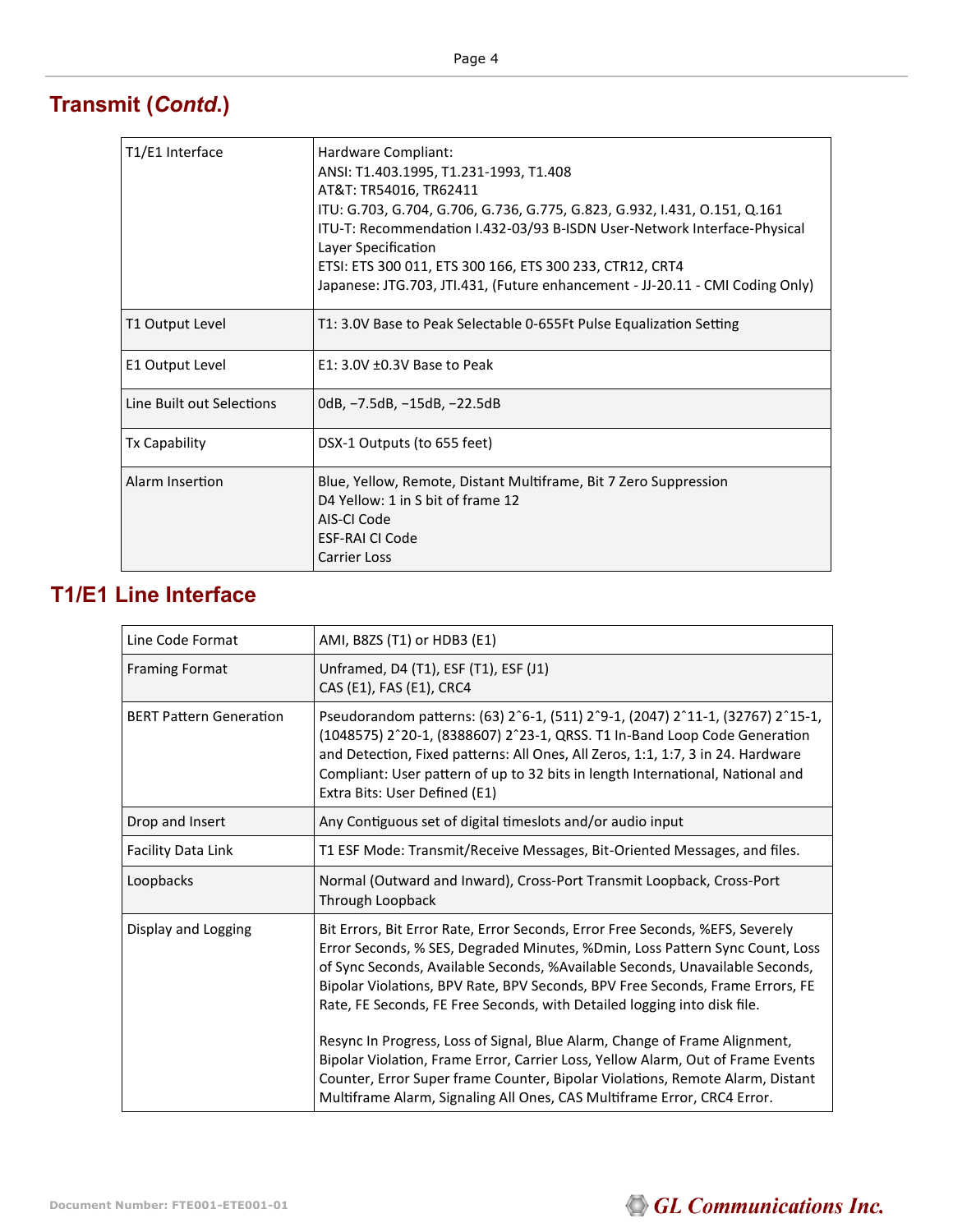#### **Receive**

| Input Impedance              | 100Ω for Terminate and Monitor (T1)<br>120Ω for Terminate and Monitor (E1)<br>>1KΩ for Bridge                                                                                                                                                                                     |
|------------------------------|-----------------------------------------------------------------------------------------------------------------------------------------------------------------------------------------------------------------------------------------------------------------------------------|
| Terminations                 | Terminate, Monitor, Bridge                                                                                                                                                                                                                                                        |
| T1 Input Frequency           | 1.544MHz +/-20 KHz.                                                                                                                                                                                                                                                               |
| E1 Input Frequency           | 2.048Mhz +/- 20 KHz.                                                                                                                                                                                                                                                              |
| <b>Frequency Measurement</b> | $+/- 1$ ppm                                                                                                                                                                                                                                                                       |
| <b>Error Detection</b>       | Frame Error, CRC Error, BPV Error, Logic Error, Frame Alignment Error<br>Hardware Compliant:<br>*10 or 24 bits for sync time<br>*2/4, 2/5, or 2/6 frame bit in error frame select<br>*Frame error bit corruption for 1 or 3<br>frame bits<br>*E-Bit Error<br>*Line Code Violation |
|                              | *Path Code Violation                                                                                                                                                                                                                                                              |
| <b>Alarm Detection</b>       | T1 - D4 Yellow Alarm, ESF Yellow Alarm<br>Hardware Compliant: J1 Yellow Alarm                                                                                                                                                                                                     |
| Input Range T1               | Terminate: 0 to 36 dB (Long haul)                                                                                                                                                                                                                                                 |
|                              | Monitor                                                                                                                                                                                                                                                                           |
|                              | <b>Bridge</b>                                                                                                                                                                                                                                                                     |
|                              | Hardware Compliant:                                                                                                                                                                                                                                                               |
|                              | Monitor - 26 dB +/- 2.5dB                                                                                                                                                                                                                                                         |
| Input Range E1:              | Terminate: 0 to 43 dB (Long haul)                                                                                                                                                                                                                                                 |
|                              | Monitor                                                                                                                                                                                                                                                                           |
|                              | <b>Bridge</b>                                                                                                                                                                                                                                                                     |
|                              | Hardware Compliant:                                                                                                                                                                                                                                                               |
|                              | Monitor $-26$ dB +/- 2.5dB                                                                                                                                                                                                                                                        |
| Intrinsic Jitter             | Jitter Tolerance: Meets AT&T TR 62411 (Dec. 90)and Meets ITU-T G.823<br>Jitter Transfer: Meets AT&T TR 62411 (Dec. 90)                                                                                                                                                            |

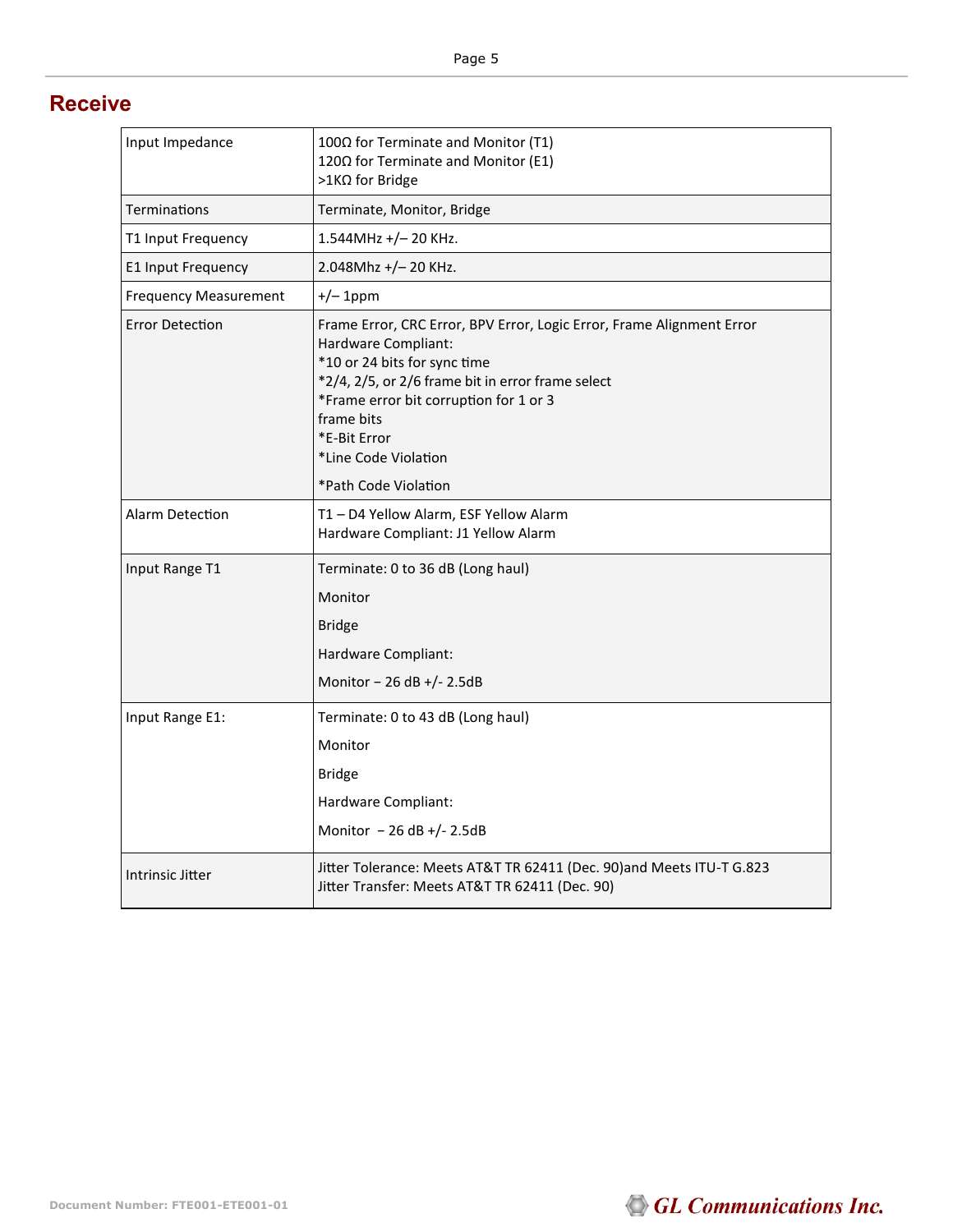### **PCM Interface**

| Transmit | Synthesized Tone: 15 Hz to 3975 Hz selectable in 1Hz steps, +3.0dBm to -40dBm<br>in 0.1 steps selectable, Frequency sweep.<br>Dual Tone: Single or any combination of tones.<br>Supervision: User defined states of A, B, (C,D) bits.<br>Signaling: DTMF/MF Dialing Digits.<br>File Playback: User created or recorded file.<br>Special Codes: Milliwatt Codes, CSU Loop Up/Down Codes |
|----------|----------------------------------------------------------------------------------------------------------------------------------------------------------------------------------------------------------------------------------------------------------------------------------------------------------------------------------------------------------------------------------------|
| Receive  | Displays for All Channels: Signaling Bits, Power Level, Frequency, Data.<br>Graphical displays: Oscilloscope, Spectral, Spectrogram, Signal-to-Noise<br>Signaling: DTMF/MF Dialed Digit Detection and Analysis<br>Recorder: Record Full/Fractional T1/E1 Timeslots to file                                                                                                             |

### **Miscellaneous**

| <b>Propagation Delay</b><br>Simulation | Up to 2 Seconds |
|----------------------------------------|-----------------|
| <b>Precision Delay</b><br>Measurement  | Up to 8 Seconds |